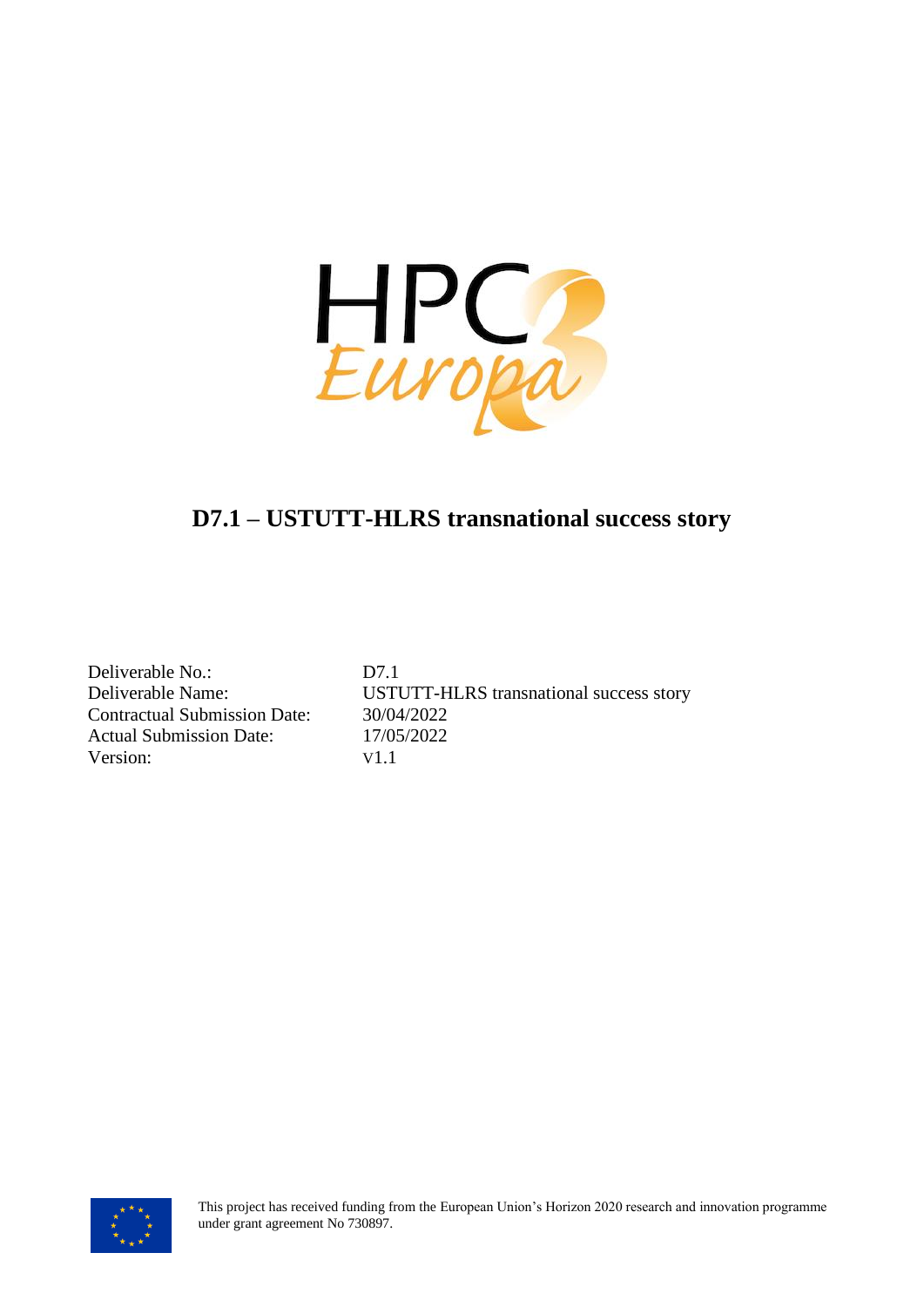

#### D7.1 - USTUTT-HLRS transnational success story

| <b>COVER AND CONTROL PAGE OF DOCUMENT</b> |                                                                                                                                           |  |  |  |
|-------------------------------------------|-------------------------------------------------------------------------------------------------------------------------------------------|--|--|--|
| Project Acronym:                          | HPC-Europa3                                                                                                                               |  |  |  |
| Project Full Name:                        | Transnational Access Programme for a Pan-European Network of<br>HPC Research Infrastructures and Laboratories for scientific<br>computing |  |  |  |
| Deliverable No.:                          | D7.1                                                                                                                                      |  |  |  |
| Document name:                            | USTUTT-HLRS transnational success story                                                                                                   |  |  |  |
| Nature $(R, P, D, O)$ :                   | R                                                                                                                                         |  |  |  |
| Dissemination Level (PU, PP, RE, CO):     | PU                                                                                                                                        |  |  |  |
| Version:                                  | V1.1                                                                                                                                      |  |  |  |
| <b>Actual Submission Date:</b>            | 17/05/2022                                                                                                                                |  |  |  |
| Author, Institution:<br>E-Mail:           | Alexey Cheptsov, José Gracia, USTUTT-HLRS<br>gracia@hlrs.de                                                                               |  |  |  |
| Other contributors                        | Yuliia Dikova                                                                                                                             |  |  |  |

#### **ABSTRACT:**

This document provides a summary of Yuliia Dikova's research visit to the High Performance Computing Center Stuttgart (HLRS).

#### **KEYWORD LIST:**

HPC-Europa3, Transnational Access, research, collaboration, CINECA, HPC

| <b>MODIFICATION CONTROL</b> |            |               |                    |  |  |  |
|-----------------------------|------------|---------------|--------------------|--|--|--|
| <b>Version</b>              | Date       | <b>Status</b> | <b>Author</b>      |  |  |  |
| 1.0                         | 17/03/2022 | Draft         | A. Cheptsov (HLRS) |  |  |  |
| -1.1                        | 16/05/2022 | Final         | J. Gracia (HLRS)   |  |  |  |

*The author is solely responsible for its content, it does not represent the opinion of the European Community and the Community is not responsible for any use that might be made of data appearing therein.*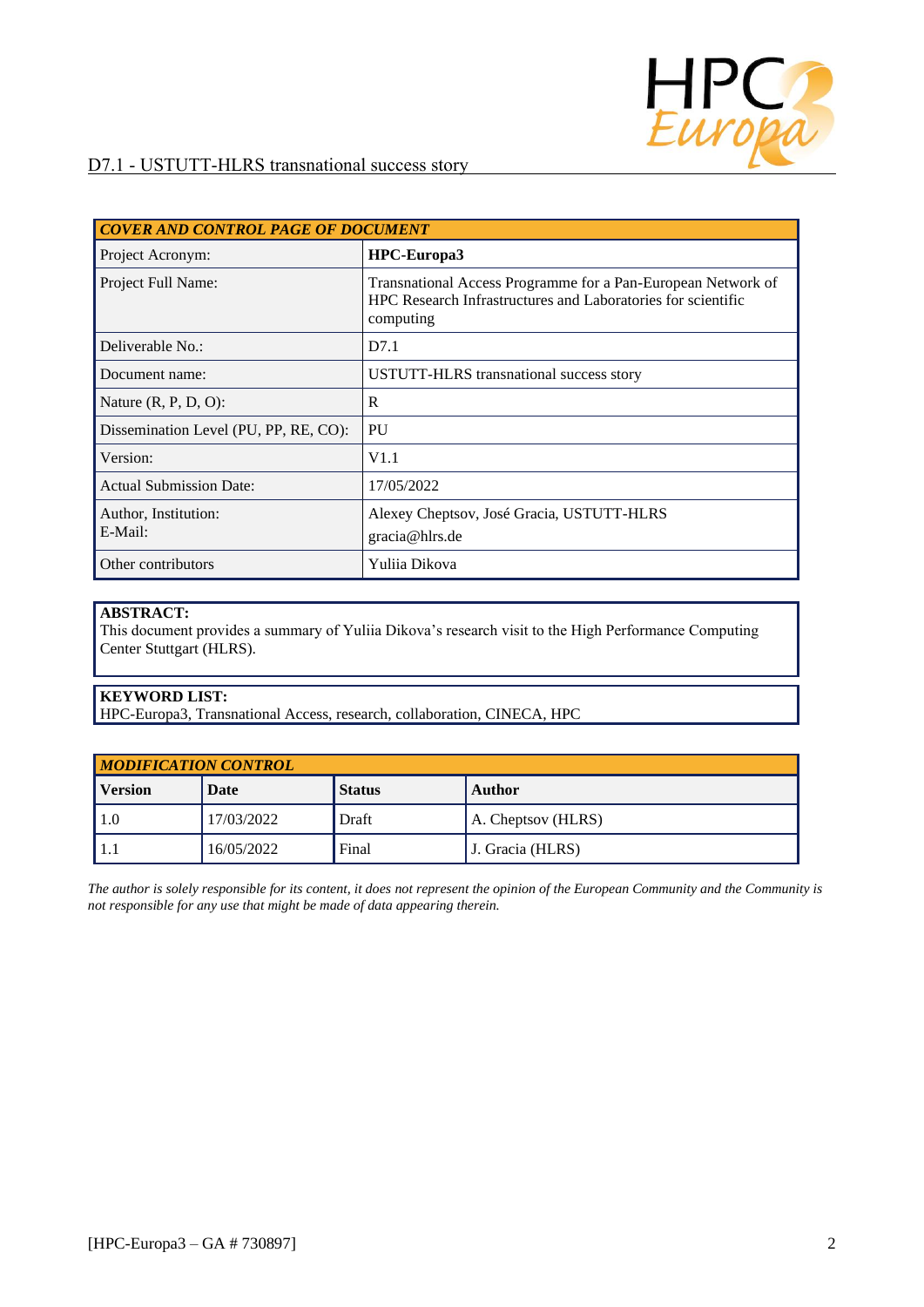

#### D7.1 - USTUTT-HLRS transnational success story

### **TABLE OF CONTENTS**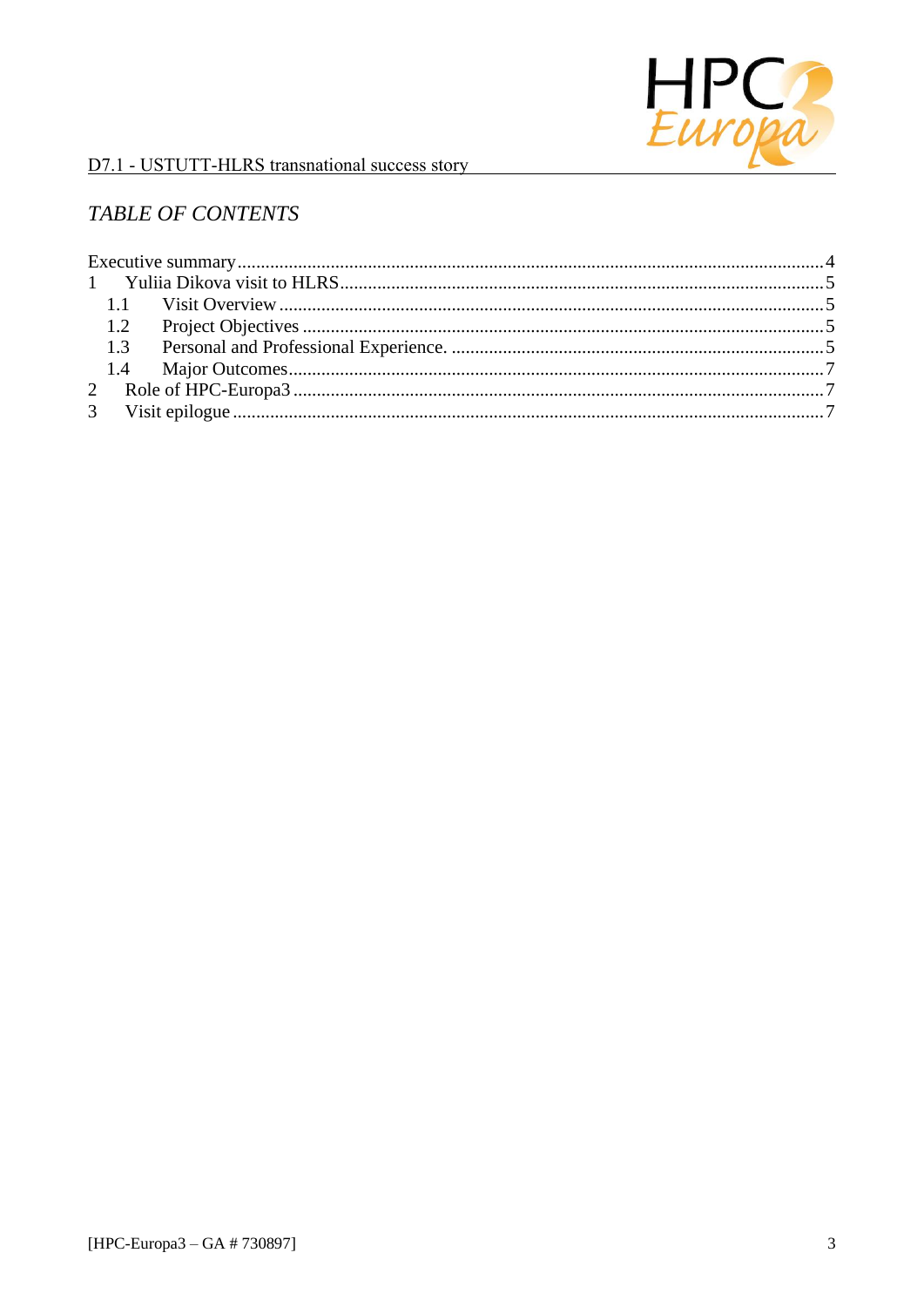

## **Executive summary**

In this deliverable, we present one of the many success-stories of young researchers visiting foreign research institutions under the project HPC-Europa3. Most of the document is a personal accord of Yuliia Dikova on her visit to HLRS.

*The editor of this document would also like to note, that this visit was a particularly lucky success in hindsight, as it allowed a young Ukrainian researcher to temporarily establish herself in Germany while war rages over her country.*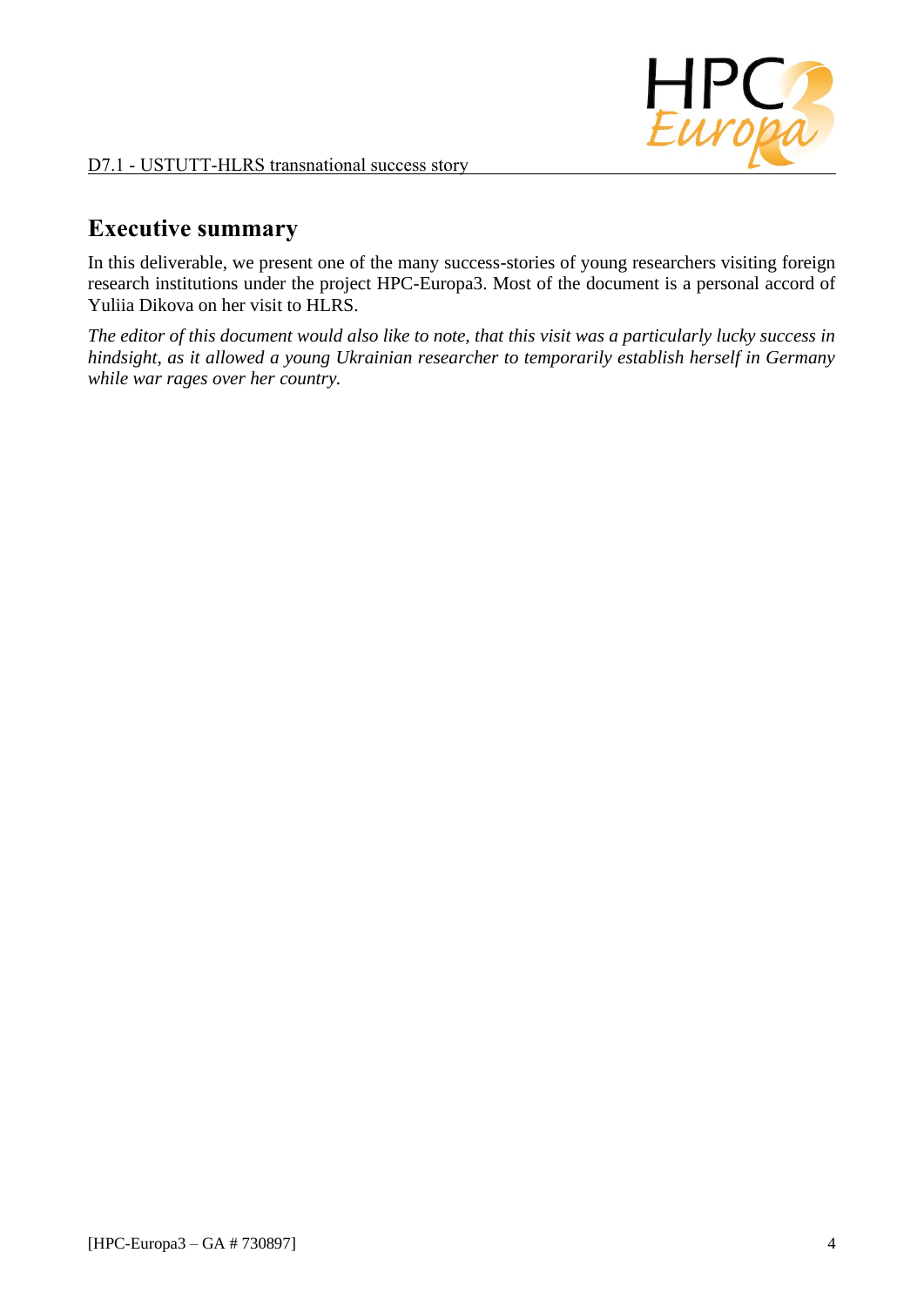# **1 Yuliia Dikova visit to HLRS**

### *1.1 Visit Overview*

Yuliia graduated at the Faculty of Computer Science and Technology at Donetsk National Technical University, and she is now Assistant professor of the Department of Computer Science and Computer Engineering of Donetsk National Technical University, Ukraine.

Yuliia applied and was selected for a research visit to HLRS under the HPC-Europa3 call #12 in May 2020. The project is about "Development and implementation of a subsystem of distributed parallel simulation environment (DPME), its focus on providing modelling support for the design of the automated monitoring systems and forecasting of technological processes of industrial enterprises with distributed parameters". The project was hosted by Dr. Alexey Cheptsov at HLRS, Germany for 10 weeks.

### *1.2 Project Objectives*

The project aims at the development and implementation problem-oriented parallel simulation environments subsystem that provides support for a model of development of automated informationmeasuring systems of multi-parameter monitoring and forecasting of technological industrial enterprises with distributed parameters. The theoretical basis of the project is the development of parallel algorithms for the construction and training of artificial neural networks for solving real-time to diagnose and forecast the state of technical objects. High-performance parallel computing resources of the new architecture will improve the accuracy of existing algorithms in their parallel implementation, as well as to investigate the effectiveness of using the modified algorithm. The work is relevant at the global level and calls for new approaches to processing the data received from the hardware component used in real-time from multiple source systems.

The practical goal of the project is the modification and adaptation of algorithms for construction and training of artificial neural networks within the existing automated control systems of the basic parameters of the production process.

### *1.3 Personal and Professional Experience.*

My name is Yuliia Dikova, I graduated the Faculty of Computer Science and Technology of the Donetsk National Technical University, Ukraine. I defended my Ph.D. thesis in the specialty "Computer systems and components" and now I work as an assistant professor in the department of "Computer Engineering". In the winter of 2021/22, I spent ten weeks at the Center for High Performance Computing (HLRS) at the University of Stuttgart in Germany as part of the HPC-Europa3 transnational access program, where I was hosted by Dr. Alexey Cheptsov.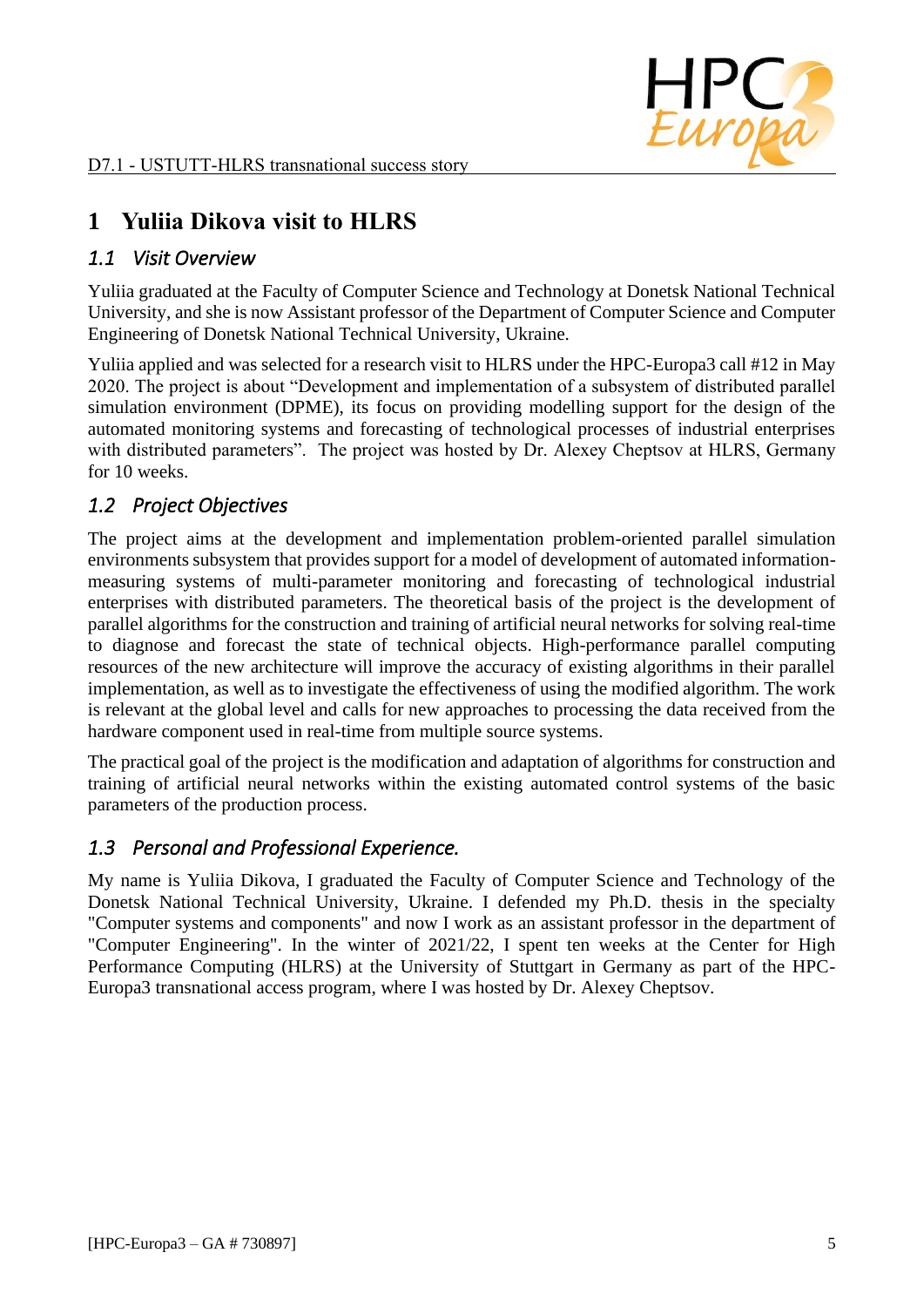

#### D7.1 - USTUTT-HLRS transnational success story



Fig. 1: During Covid-19 in compute room of HLRS



Fig. 2: Tour of HLRS facilities with Uwe Fig. 3: Enjoying free time at Bodensee Wössner



Our project is aimed at studying algorithms for constructing and training artificial neural networks for diagnosing and predicting the state of technical objects in real time in order to modify and adapt these algorithms within the framework of automated control systems for the main parameters of service production processes.

High-performance parallel computing will improve the accuracy of existing algorithms when used on the latest parallel architectures, as well as explore the effectiveness of using modified algorithms. The concept of the developed application was to collect data from sensors in the mine branch with the possibility of storing them in a database, as well as their visualization. The aim of the project is to build a subsystem to improve the efficiency of forecasting and diagnostics of objects based on advanced data processing algorithms using existing methods for parallelizing computational processes for processing information from sensors of existing systems, and adapting these algorithms for integrated control of production processes